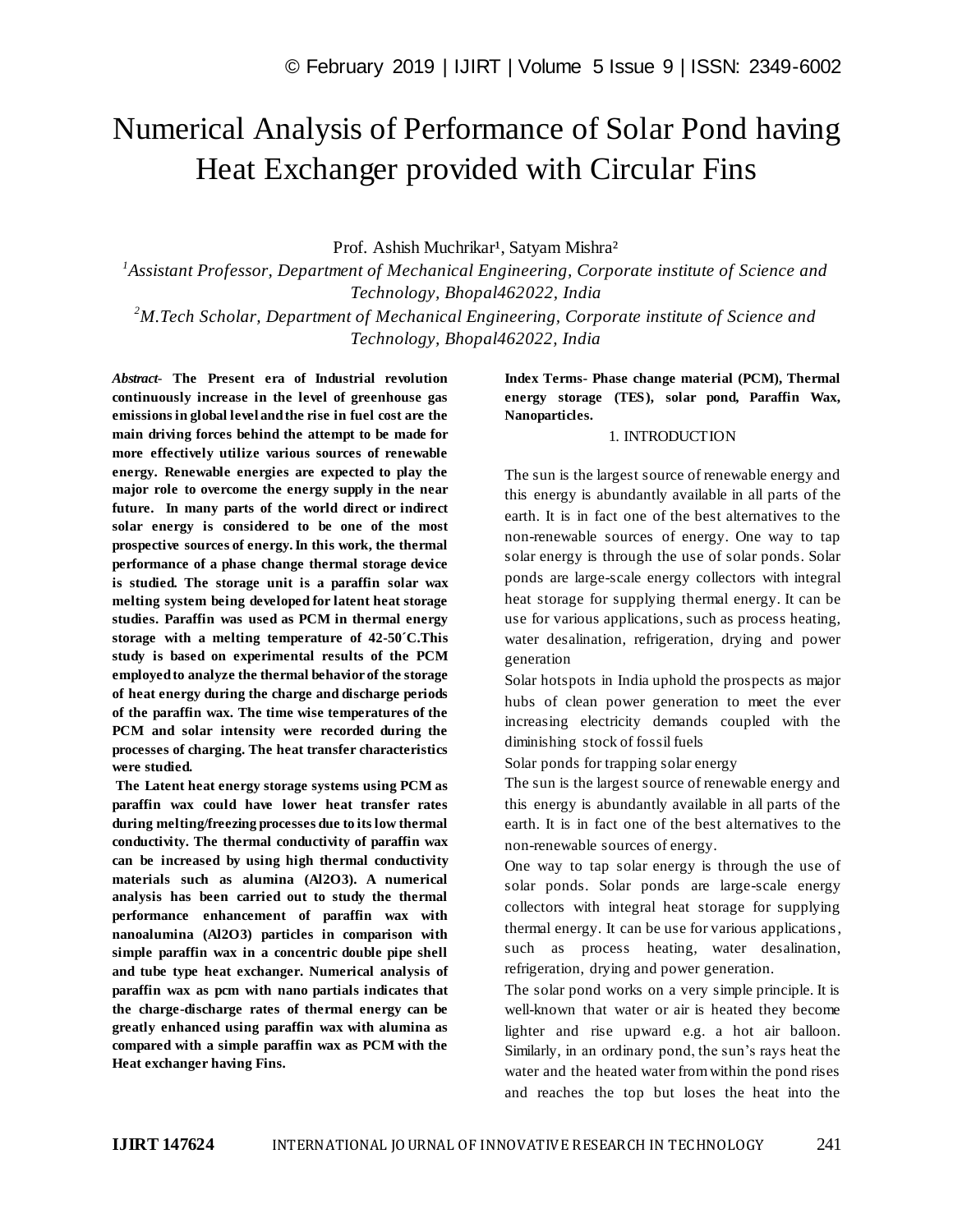atmosphere. The net result is that the pond water remains at the atmospheric temperature. The solar pond restricts this tendency by dissolving salt in the bottom layer of the pond making it too heavy to rise. When the sun's rays contact the bottom of a shallow pool, they heat the water adjacent to the bottom. When water at the bottom of the pool is heated, it becomes less dense than the cooler water above it, and convection begins. Solar ponds heat water by impeding this convection. Salt is added to the water until the lower layers of water become completely saturated. High-salinity water at the bottom of the pond does not mix readily with the low-salinity water above it, so when the bottom layer of water is heated, convection occurs separately in the bottom and top layers, with only mild mixing between the two. This greatly reduces heat loss, and allows for the highsalinity water to get up to 90  $^{\circ}$ C while maintaining 30 °C low-salinity water.



A phase change material (PCM) is a substance with a high Latent Heat of fusion which, melting and solidifying at a certain temperature and capable of storing and releasing large amounts of energy. Heat is

absorbed or released when the material changes from solid to liquid and liquid to solid state; thus, PCMs are classified as latent heat storage (LHS) units.

The use of the latent heat of a PCM as a thermal energy storage medium has gained considerable attention recently by finding however practical difficulties usually arise in applying the latent heat method due to its low thermal conductivity, density change, and stability of properties under extended cycling and sometimes phase segregation and sub cooling of the PCMs. Over the last decade, a number of studies have been performed to examine the overall thermal behavior and performance of various latent heat thermal energy storage systems. These studies focused on the melting/freezing problem of the PCM and on the convective heat transfer problem of the HTF used to store (melt) and/or retrieve energy (solidification) from the unit . PCMs have been widely used in latent heat thermal storage systems for heat pumps, solar engineering, and spacecraft thermal control applications. The uses of PCMs for heating and cooling applications for buildings have been investigated within the past decade .The increase of the heat transfer rate obtained by using vertical fins could be very useful for applications of PCM modules inside water tanks.

# 2. BLOCK DIAGRAM AND CONSTRUCTION DETAILS OF THE SOLAR POND



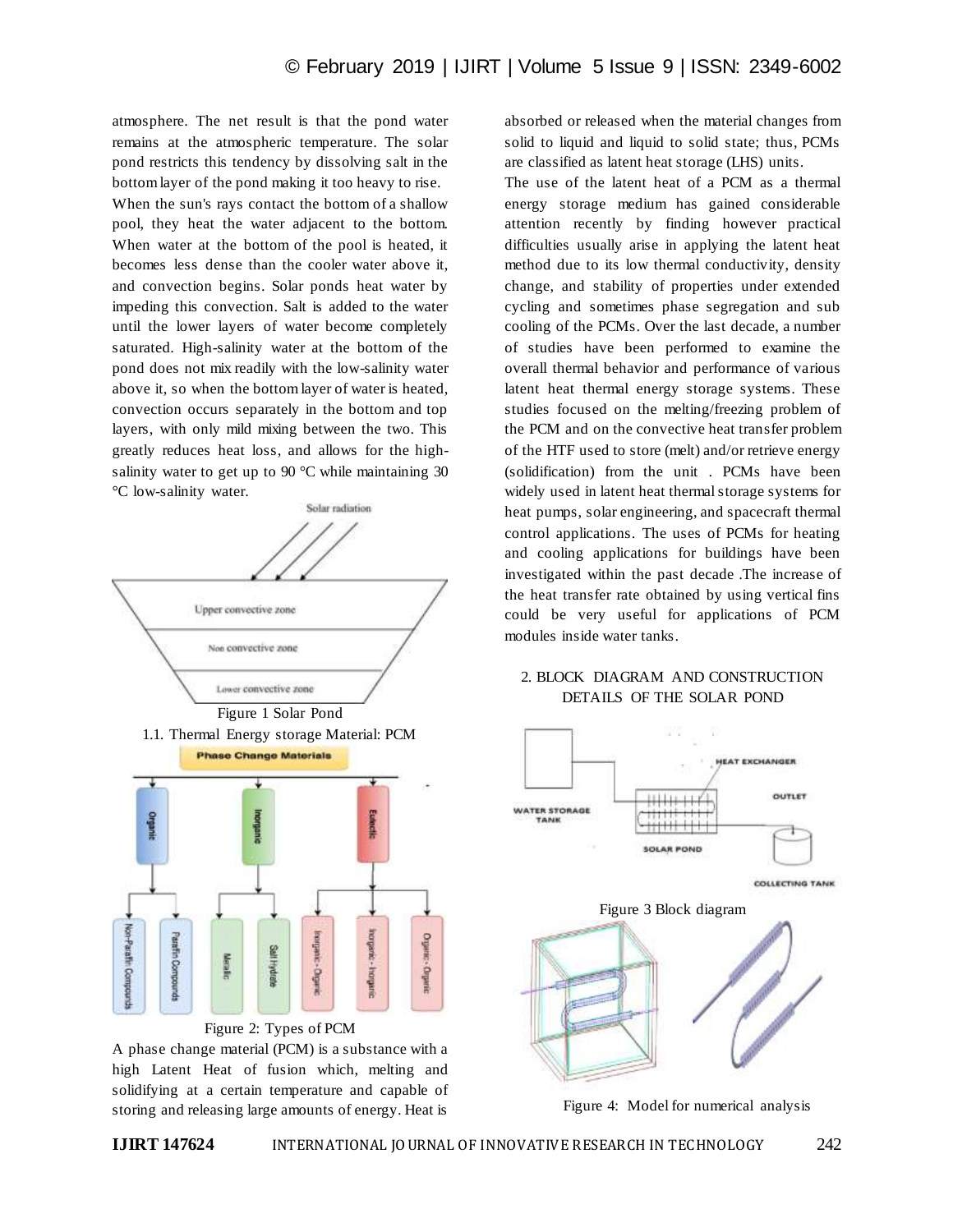# © February 2019 | IJIRT | Volume 5 Issue 9 | ISSN: 2349-6002

|                | Table - 1Constructional Details of the Experimental Setup |                                          |  |  |  |
|----------------|-----------------------------------------------------------|------------------------------------------|--|--|--|
| Sl.            |                                                           |                                          |  |  |  |
| No             | Parameter                                                 | Description                              |  |  |  |
|                |                                                           | 600mm(Length)X500mm(Width)X6             |  |  |  |
| 1              | Dimension                                                 | $00mm$ (Height) $X15mm$ (thickness)      |  |  |  |
| $\overline{2}$ | M aterial                                                 | Galvanized Iron Sheet                    |  |  |  |
|                | Inside<br>of                                              |                                          |  |  |  |
| 3              | Pond                                                      | <b>Black Painted</b>                     |  |  |  |
|                |                                                           | Insulated with 20mm thick glass          |  |  |  |
|                | Outside<br>of                                             | wool followed by 30 mm<br>thick          |  |  |  |
| 4              | Pond                                                      | Styrofoam                                |  |  |  |
|                | Heat                                                      | diameter-<br>12<br>Outer<br>mm           |  |  |  |
|                | exchanger                                                 | diameter-10<br>Inner<br>mm               |  |  |  |
| 5              | (tube)                                                    | Thickness -1 mm                          |  |  |  |
|                |                                                           | diameter-<br>44mm<br>outer               |  |  |  |
|                |                                                           | diameter-42mm<br>Inner                   |  |  |  |
| 6              | Shell                                                     | Thickness -1 mm                          |  |  |  |
|                |                                                           | diameter $-35$ , nmber-55,<br>Fin<br>fin |  |  |  |
| 7              | Fins                                                      | space-20mm                               |  |  |  |



Model for numerical analysis.

## Figure 5: Side View of Shell and Tube Type Arrangement



Figure 6: Cross Section of Model for Numerical Analysis

### 3. CALCLATION

3.1. Paraffin Wax

|  |  |  |  | Table 2 Properties of paraffin wax |  |
|--|--|--|--|------------------------------------|--|
|--|--|--|--|------------------------------------|--|

| S.No.   Operating Parameters |  |
|------------------------------|--|
| Paraffin Wax                 |  |
|                              |  |

| 1 | Density $(kg/m3)$       | $319.15+1$                   |
|---|-------------------------|------------------------------|
| 2 | Specific heat $(J/kgK)$ | 2890                         |
|   |                         | T < T<br>if<br>solid<br>0.21 |
| 3 | Conductivity (W/mk)     | $0.12$ if T $>T$ liquidus    |
|   |                         | 0.001<br>$exp(-4.25+)$       |
| 4 | Viscosity $(Ns/m2)$     | 1700/T)                      |
| 5 | Latent Heat $(J/kg)$    | 173400                       |
| 6 | Solid Temperature (K)   | 321.7                        |
|   | Liquid<br>Temperature   |                              |
| 7 | (K)                     | 328.6                        |
|   | т<br>reference          |                              |
|   | (Kelvin)                | 298.15                       |

750/(0.001(T-

3.2Aluminiumoxide nanoparticles (Al2O3) Aluminium oxide nanoparticles have been applied in many branches of industry. The properties of aluminium oxide nanoparticles are given in table Table 3 Properties of Al2O

| S. no.         | Properties of Al2O3 |                 |  |
|----------------|---------------------|-----------------|--|
| 1              | Chemical symbol     | Al2O3           |  |
| $\mathfrak{D}$ | CAS No.             | $0017 - 18 - 0$ |  |
|                |                     | Aluminum        |  |
| 3              | Group               | Oxygen 16       |  |
| 4              | Aluminium           | 90.90%          |  |
| 5              | Oxy gen             | 9.10%           |  |
| 6              | Density             | $0.38$ g/cm $3$ |  |
| 7              | Molar mass          | 59.55 g/mole    |  |
| 8              | Melting point       | 933.2 °c        |  |

3.3 Sensible heat storage:In sensible heat storage (SHS), thermal energy is stored by raising the temperature of a solid or liquid. SHS system utilizes the heat capacity and the change in temperature of the material during the process of charging and discharging. The amount of heat stored depends on the specific heat of the medium, the temperature change and the amount of storage material.

$$
Q = \int_{T_i}^{T_f} mC_p \, dT
$$

$$
= mC_{ap}(T_f - T_i)
$$

3.4.Latent heat storage: Latent heat storage (LHS) is based on the heat absorption or release when a storage material undergoes a phase change from solid to liquid or liquid to gas or vice versa. The storage capacity of the LHS system with a PCM medium is given by

$$
Q = \int_{T_1}^{T_m} mC_p dT + ma_m \Delta h_m + \int_{T_m}^{T_f} mC_p dT
$$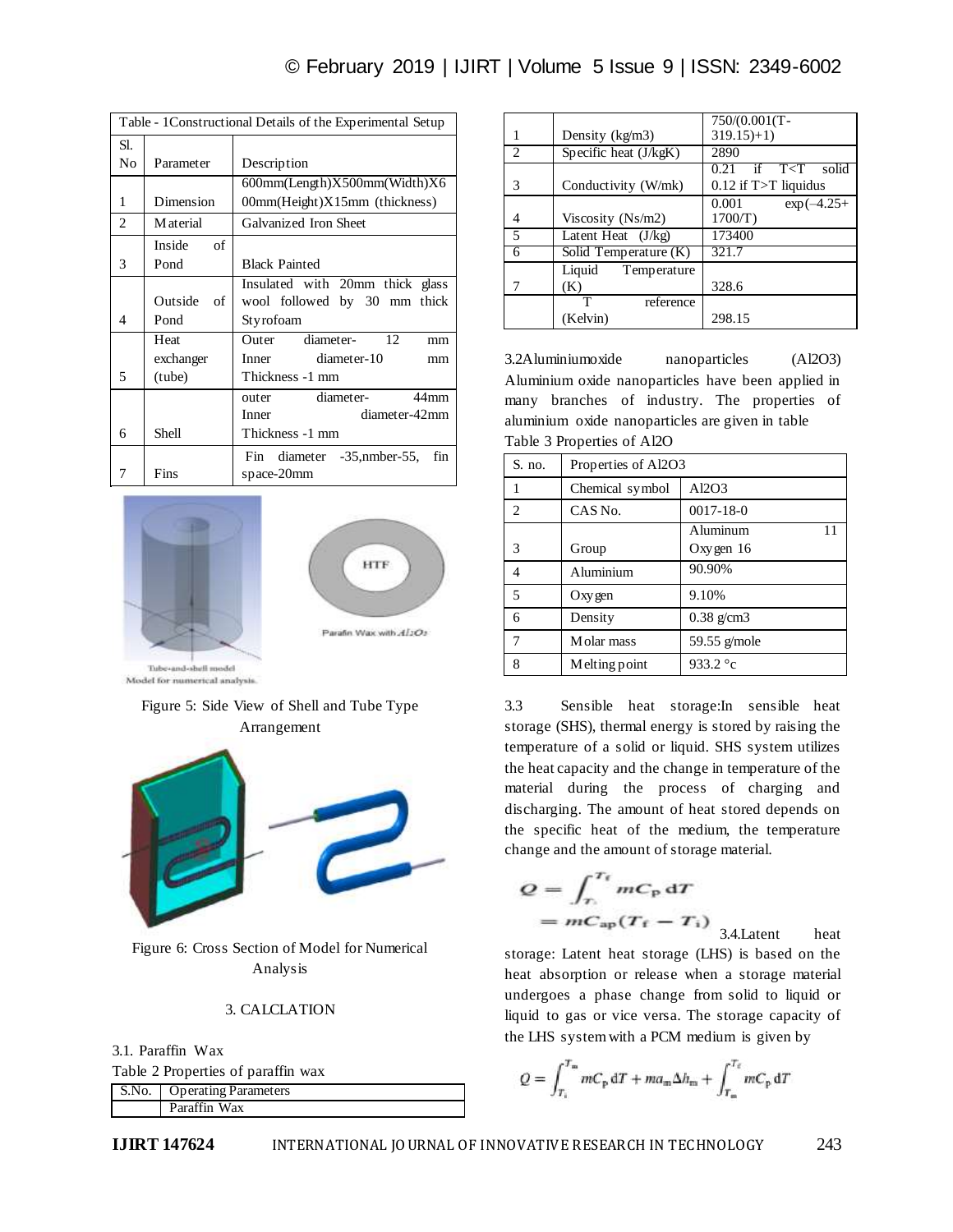3.5 Shell and Tbe type Heat Exchanger with Fins:



Figure 7: Construction Details of Numerical model

#### 4. RESULT AND DISCUSSION

From figure It can be observed that, the solar pond having Heat Exchanger without Fins was able to provide water at a higher temperature only till evening 6.30 PM. The solar pond without nanoparticles was able to provide hot water only till the availability of sun. But the solar pond with Heat Exchanger having Fins and nanoparticals was able provide hot water till evening 7.30 PM. The solar pond with Shell and tube type heat exchanger having fins is able to provide hot water for one and half hours even after the sunset.



Figure 8: Comparison of outlet water Temperature with different arrangement





#### 5. CONCLUSION

In the present work, a numerical investigation has been carried out to find out the performance enhancement of paraffin wax with nano alumina (Al2O3) particles with concentric Shell and tube type heat exchanger having fins on outer surface of inner pipe. Numerical cyclic analysis indicates that the charge-discharge rates of thermal energy can be greatly enhanced using nano PCM with the heat exchanger having fins as compared with a simple heat exchanger without fins. Embedding Fins in heat exchanger with alumina particles with paraffin wax enhances its low thermal conductivity and thus heat transfer rate.

#### REFERENCE